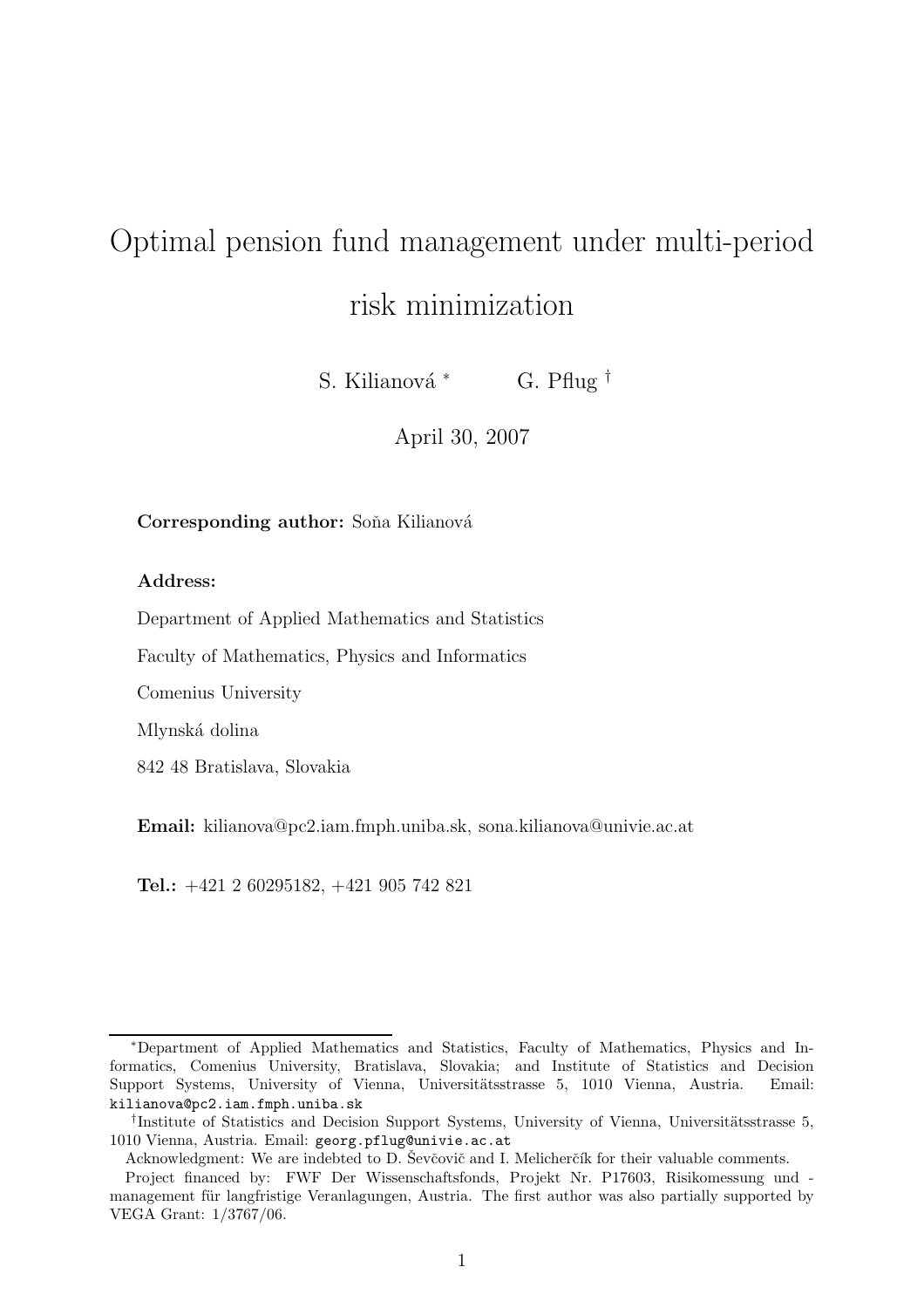#### Abstract

In this paper, a multi-period stochastic optimization model for solving a problem of optimal selection of a pension fund by a pension plan member is presented. In our model, a member of the pension plan is given a possibility to switch periodically between m types of the funds with different risk profile and so actively manage her risk exposure and expected return. Minimization the multi-period risk measure under a return constraint leads to an efficient frontier. A theoretical framework and the solution for the case of the pension system of Slovak Republic is presented.

Key words: pension fund management, large scale optimization, linear programming, multi-period risk measures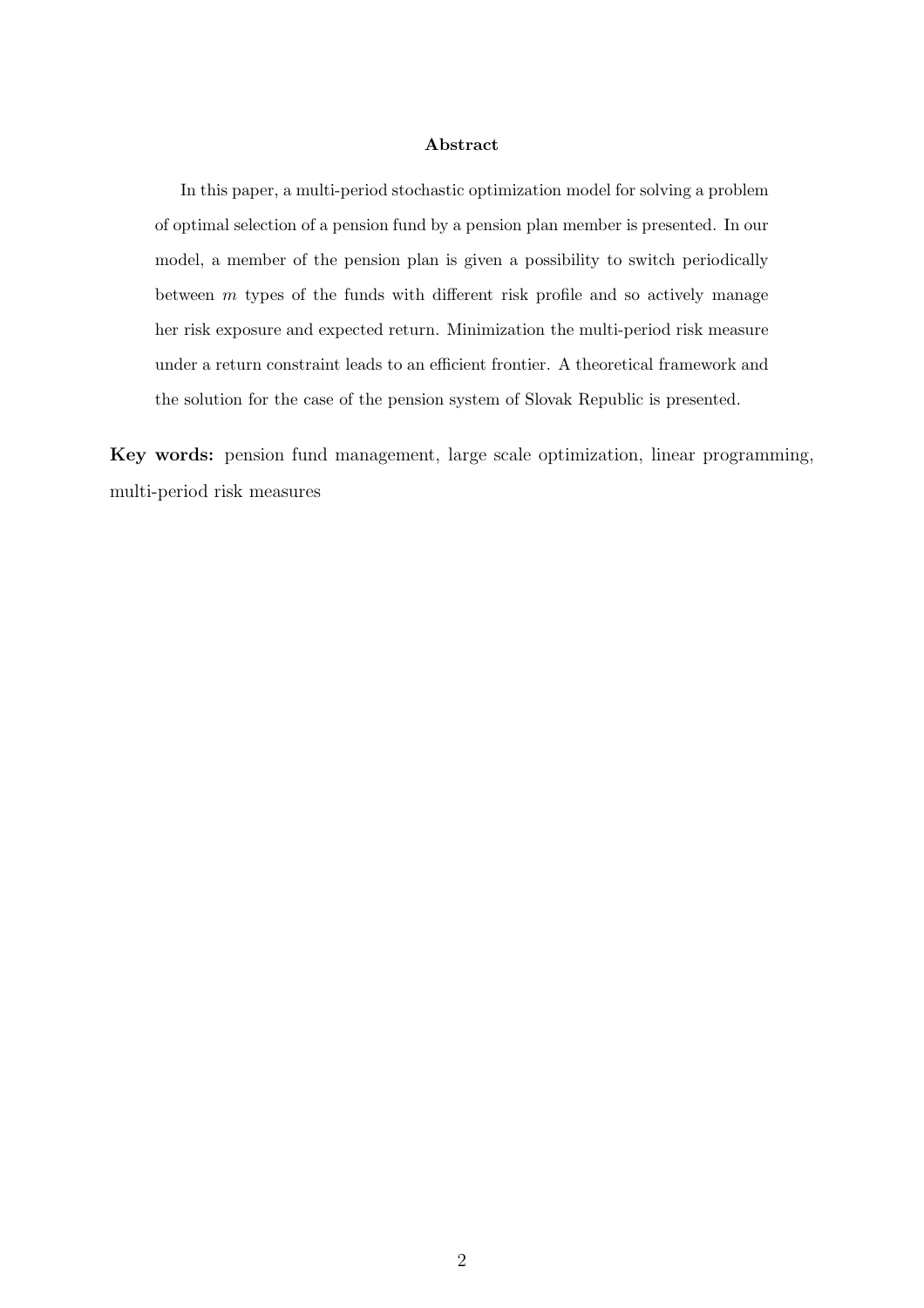Several countries adopted a pension reform in recent decades. Pension systems in different countries are very different. They depend on a legal situation of the particular country. Description of pension systems of some countries and studies on pension fund management can be found e.g. in Pflug and Swietanowski (1999) (Austria), or Haneveld, Streutker, and van der Vlerk (2006) (Netherlands). In this paper, we will focus on the pension system of Slovak Republic. A detailed description of the Slovak pension reform can be found in Goliaš (2003), Melicherčík and Ungvarský (2004).

Since its reform in 2003, the pension system in Slovak Republic is based on three pillars: first - the mandatory non-funded ( so-called pay-as-you-go system with a regular contribution rate of 9% from the gross salary), second - the mandatory fully funded (based on private savings of future pensioners) , and the third - voluntary fully funded pillar. Assets in the  $2^{nd}$  pillar are managed in pension fund administration companies, and each of them is obliged to create three types of funds with different risk profile: Growth fund, Balanced fund and Conservative fund (see Table 1). Upon entrance of the  $2^{nd}$  pillar, new participants choose one of the funds and are allowed to revise their decision and switch to other fund every 12 months. Hence, future pensioners are able to partially influence their final wealth and risk by balancing between the three fund types. The problem of determining an optimal strategy for these decisions was discussed and analyzed in a recent paper by Kilianová, Melicherčík and Ševčovič  $(2006)$  using the idea of maximization of saver's utility function.

In this paper we find the optimal strategy by minimizing the risk expectations arising from the balancing the funds. We solve a general problem with  $J$  funds assuming continuous balancing<sup>1</sup>. The optimization is applied to discretely generated scenarios of fund returns and is based on minimizing the average value-at-risk deviation  $(AVaRD)$ measure (known also as the conditional value-at-risk deviation  $CVaRD$ ). We consider both a one-period and a multi-period  $AVaRD$  measures. The experiments confirm the generally observed trend of investing from the most risky fund in the first years to less

<sup>&</sup>lt;sup>1</sup>Notice that the current law requires discrete balancing in the sense that the future pensioner can choose only one fund each time. This has been addressed in recent paper by Kilianová, Melicherčík and  $\text{Ševčovič}$  (2006)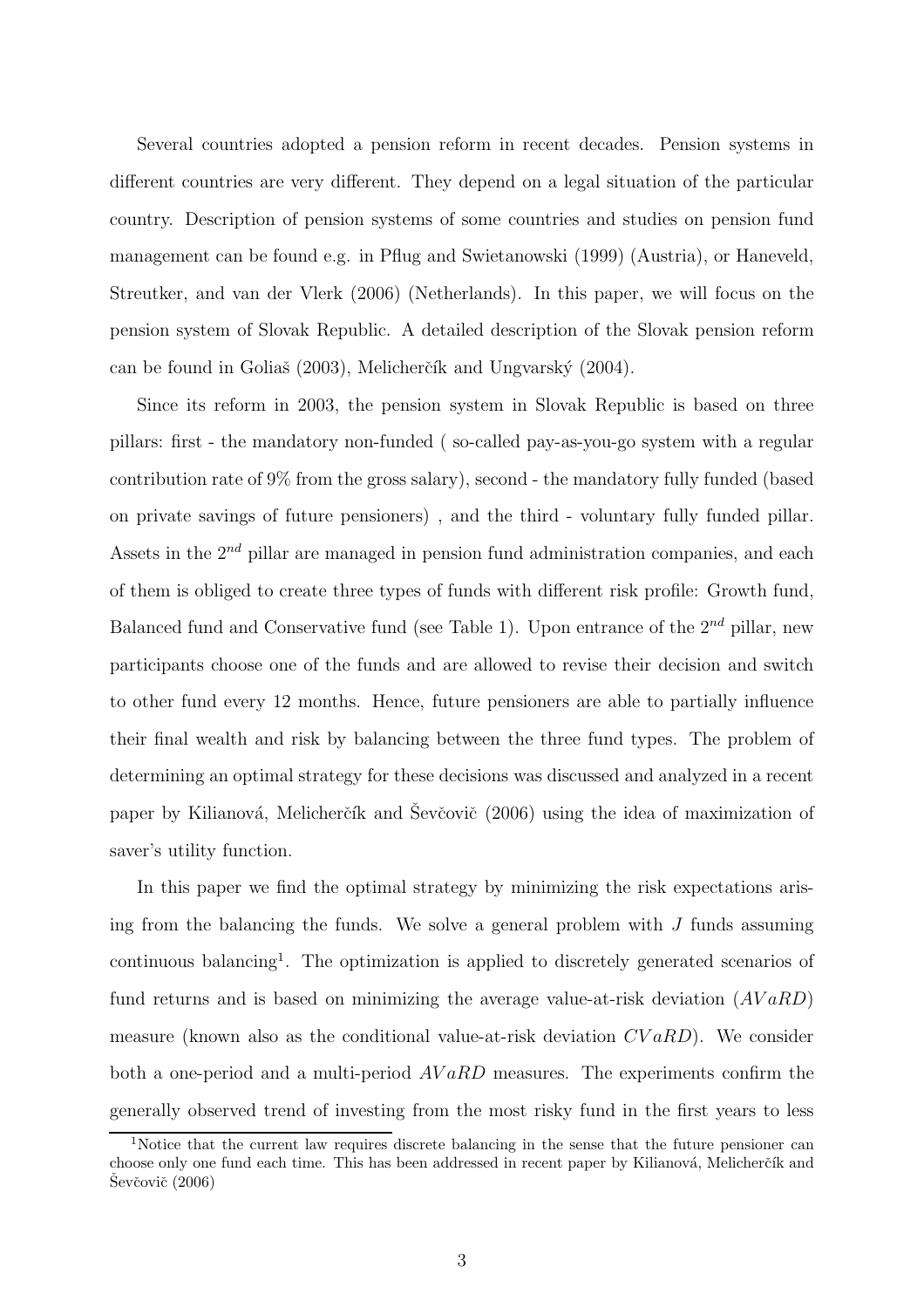risky funds later.

The paper is organized as follows. In the first section we formulate the problem as a linear problem defined on a tree. We discuss natural constraints that have to be taken into account. We define the objective function as the static average value-at-risk deviation of the terminal wealth random variable. In the second section we formulate a model for a dynamic risk measure as an objective function, which is a linear program as well. However, when the decisions are not taken every year, a nonlinear constraint appears. In the third section, we pay attention to the numerical implementation of these two models. We present an iterative algorithm in order to overcome the problem with the nonlinear constraint. Then we discuss the data used for computation and we describe generation of the scenario tree. Finally, we discuss the results obtained for the Slovak pension system.

## 1 Terminal risk

We begin with a model for a future pensioner who is interested in his terminal wealth at the time of retirement T but does not care the level of his savings prior to it. Using a static risk measure we minimize the risk (uncertainty) of reaching his terminal wealth target.

### 1.1 Linear constraints

First, we describe natural constraints of the problem. Let  $t \in \{0, ..., T\}$  denote the time and  $j \in \{1, ..., J\}$  be different funds with stochastic returns  $r_t^j$ <sup>*f*</sup>. By  $y_t$  we denote the ratio of the absolute value of the savings to the wage level in time  $t$ . This value is distributed into J funds in proportions  $y_t^j$  $t^j, j \in \{1, ..., J\}$ . We denote by (bold)  $\mathbf{y}_t$  the vector  $[y_t^1, ..., y_t^J]^\top$ . Being 1 an unit vector, it holds:  $y_t = \mathbf{y}_t^{\top} \mathbf{1} = \sum_{j=1}^J y_t^j$  and  $y_t^j \ge 0$  for all  $t, j$ .

The growth rate  $\rho_t$  of the wage  $w_t$  is assumed to be prescribed and follows a deterministic process  $w_{t+1} = w_t(1 + \varrho_t)$ . Let  $s_t^j = \frac{1 + r_t^j}{1 + \varrho_t}$  and  $\mathbf{s}_t = [s_t^1, ..., s_t^J]^\top$  be the adjusted fund returns. The process of the wealth evolution depends on balancing between funds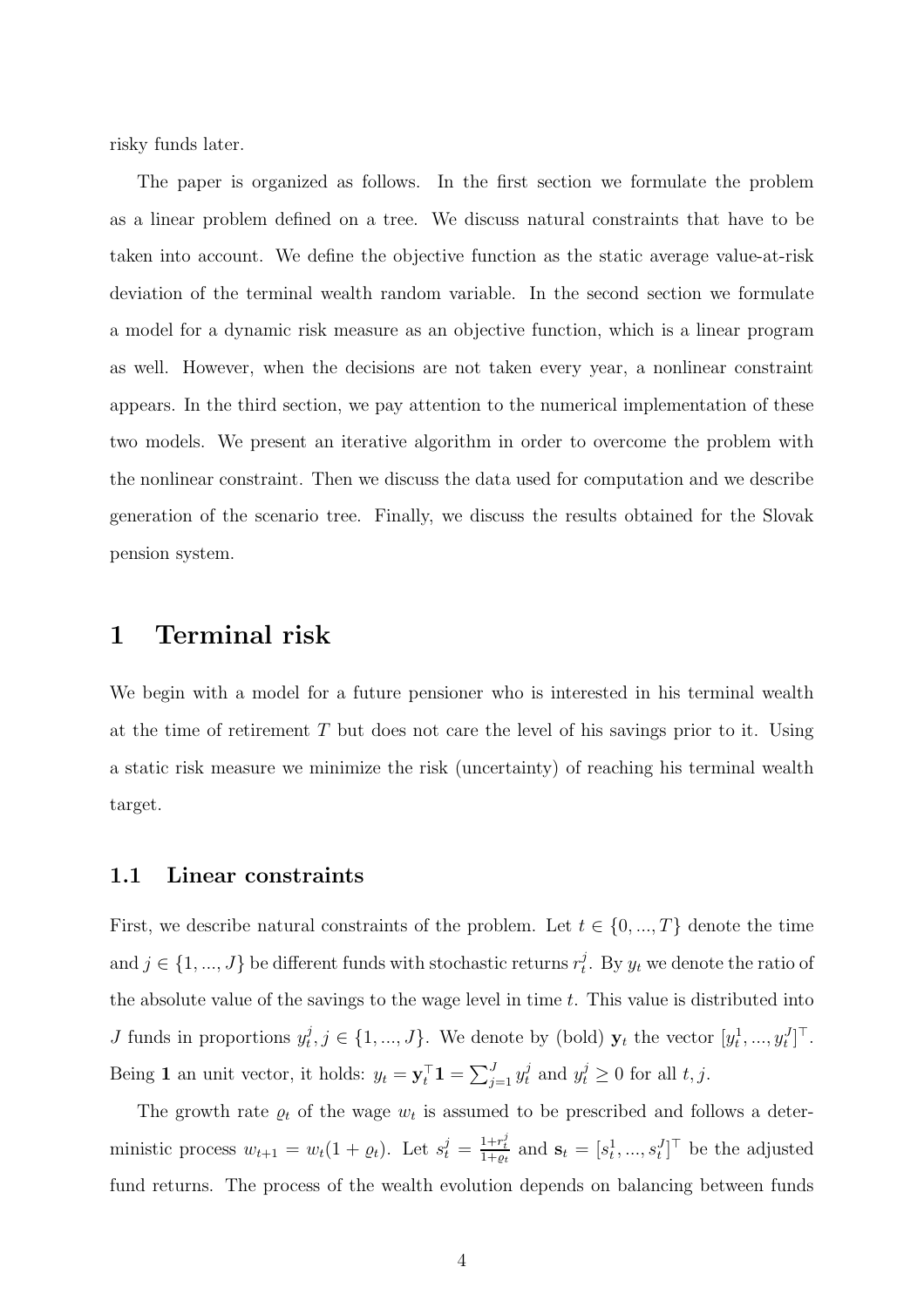and follows the formulae  $(1)-(4)$ 

$$
\mathbf{y}_0^\top \mathbf{1} = \tau,
$$

(2) 
$$
\mathbf{y}_t^{\top} \mathbf{1} = \mathbf{y}_{t-1}^{\top} \mathbf{s}_t + \tau \quad \text{for all } t \in \{1, ..., T-1\},
$$

(3) 
$$
\mathbf{y}_T^\top \mathbf{1} = \mathbf{y}_{T-1}^\top \mathbf{s}_T,
$$

$$
\mathbf{y}_t \geq 0 \quad \text{for all } t \in \{1, ..., T\}
$$

where  $\tau > 0$  denotes the yearly regular contribution as a percentage of the salary. The startup saving at  $t = 0$  equals the first contribution  $\tau$ . At the end of the saving  $(t = T)$ , no contribution is added.

## 1.2 Objective function

Let us denote by  $V_T$  the *terminal wealth* random variable. There are several risk measures that can be used to measure the riskiness of  $V_T$ . A concept for appropriate one-period risk measures is given by Artzner et al. (1999).

Let F be the distribution function of the terminal wealth  $V_T$  and  $F^{-1}$  the corresponding quantile function  $F^{-1}(p) = \inf\{u : F(u) \geq p\}$ . The *value-at-risk VaR* at the confidence level  $\alpha$  is defined as  $VaR_{\alpha}(V_T) = F^{-1}(\alpha)$ . Then the *average value-at-risk* (also known as conditional value-at-risk CVaR) at the level  $\alpha$  is defined as  $AVaR_{\alpha}(V_T) = \frac{1}{\alpha} \int_0^{\alpha} F^{-1}(p) dp$ . Our aim is to maximize the  $AVaR_{\alpha}$ , or - equivalently - to minimize the average value-atrisk deviation defined by  $AVaRD_{\alpha}(V_T) = \mathbb{E}(V_T) - AVaR_{\alpha}(V_T)$  under constraints (1)-(4) and a requirement of some minimal target wealth level  $\mu$ , i.e.  $\mathbb{E}(V_T) \geq \mu$ .

## 1.3 Tree representation

Adjusted returns  $s_t^j$  of funds  $j = 1, ..., J$ , form a stochastic process in a discrete time t. It can be approximated by a scenario tree. We use the consecutive numbering of nodes. Let 0 be the root and  $\mathcal{N} = \{0, 1, ..., N\}$  the set of all nodes in the tree, the last S of them being terminal nodes. Next, we denote by  $\mathcal{T} = \{N - S + 1, ..., N\}$  the set of all terminal nodes, and  $\mathcal{N}_0 = \{1, ..., N - S\}$ . Each node n (except the root n=0) has exactly one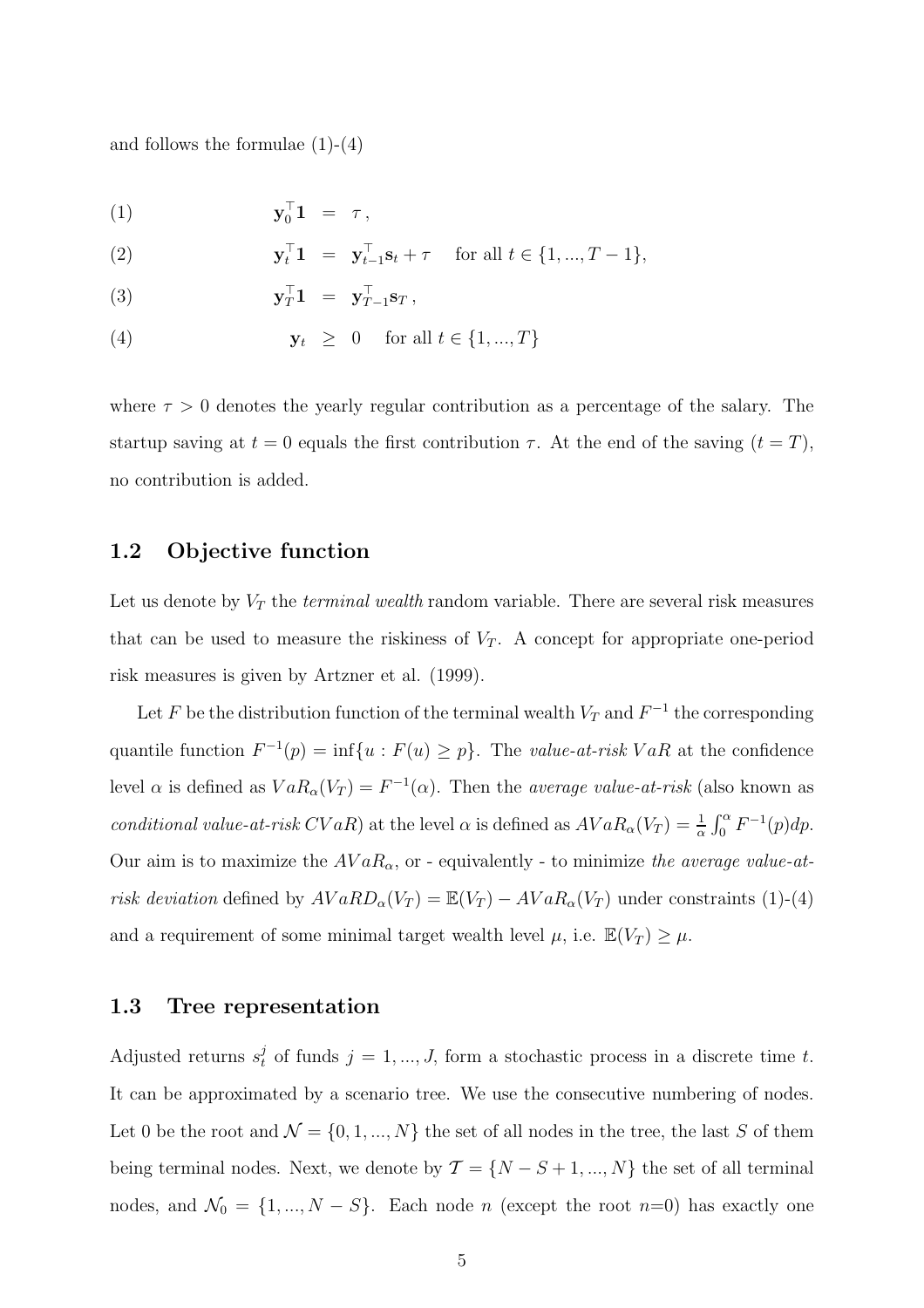predecessor  $n_-,$  each node  $n \in \mathcal{N} \setminus \mathcal{T}$  has a set of successors  $\{n\}^+$ , and the node  $n \in \mathcal{N}$ is located in a time stage  $\xi(n) \in \{0, ..., T\}.$ 

With a slight abuse of notation, we adjust the notation for tree representation and we use  $y_n$  to denote the level of savings in the node n. Now the index represents the number of a node instead of the time t. We denote by  $y_n^j$  the amount of money (relativized to the wage level) invested in the fund j and we set  $\mathbf{y}_n = [y_n^1, ..., y_n^J]^\top$ . Clearly,  $y_n = \mathbf{y}_n^\top \mathbf{1}$ and  $y_n^j \geq 0$  for all  $n, j$ . Next, let  $s_n^j = \frac{1+r_n^j}{1+\rho_{\xi(n)}}$  be the adjusted return of the fund j in the period from node  $n_-$  to n and  $\mathbf{s}_n = [s_n^1, ..., s_n^J]^\top$ . The terminal wealth random variable  $V_T$ is represented by the vector of possible values  $y_m$ ,  $m \in \mathcal{T}$ , with corresponding probabilities  $p_m$ ,  $\sum_{m \in \mathcal{T}} p_m = 1$ .

It follows from the paper by Rockafellar and Uryasev (2000) that the average valueat-risk can be rewritten as  $AVaR_{\alpha}(V_T) = \max_{a \in \mathbb{R}} \{a - \frac{1}{\alpha}\}$  $\frac{1}{\alpha}\mathbb{E}([V_T - a]^{-})\}$  where  $[g]^{-} =$ max $\{-g, 0\}$  is the negative part of g. Then the problem of minimizing the  $AVaRD_{\alpha}(V_T)$ with targeting the terminal wealth is of the form

(5) 
$$
\min_{y,a,z} \left( \sum_{m \in \mathcal{T}} p_m(\mathbf{y}_m^{\top} \mathbf{1}) - a + \frac{1}{\alpha} \sum_{m \in \mathcal{T}} p_m z_{m-N+S} \right)
$$

subject to

(6) 
$$
-a + \mathbf{y}_m^{\top} \mathbf{1} + z_{m-N+S} \ge 0, \quad z_{m-N+S} \ge 0, \quad \text{for all } m \in \mathcal{T},
$$

(7) 
$$
\sum_{m \in \mathcal{T}} p_m(\mathbf{y}_m^{\top} \mathbf{1}) \geq \mu,
$$

(8) 
$$
\mathbf{y}_0^\top \mathbf{1} = \tau \,, \quad \mathbf{y}_n^\top \mathbf{1} = \mathbf{y}_{n-}^\top \mathbf{s}_n + \tau \quad \text{ for all } n \in \mathcal{N}_0,
$$

(9) 
$$
\mathbf{y}_n^{\top} \mathbf{1} = \mathbf{y}_{n}^{\top} \mathbf{s}_n \quad \text{ for all } n \in \mathcal{T},
$$

(10) 
$$
\mathbf{y}_n \ge 0 \quad \text{ for all } n \in \mathcal{N},
$$

where  $(7)$  represents the target wealth constraint, conditions  $(8)-(10)$  are the relations  $(1)$ -(4) adjusted to the tree notation. It is worth to note that (6) implies  $z_{m-N+S} \geq [y_m-a]$ <sup>-</sup> = max(0,  $a - y_m$ ). Therefore for the optimal solution (5)-(10) we have  $z_{m-N+S} = [y_m - a]$ <sup>-</sup>. Indeed, if  $z_{m-N+S} > [y_m - a]$  we can find a lower value of  $z_{m-N+S}$  yielding a lower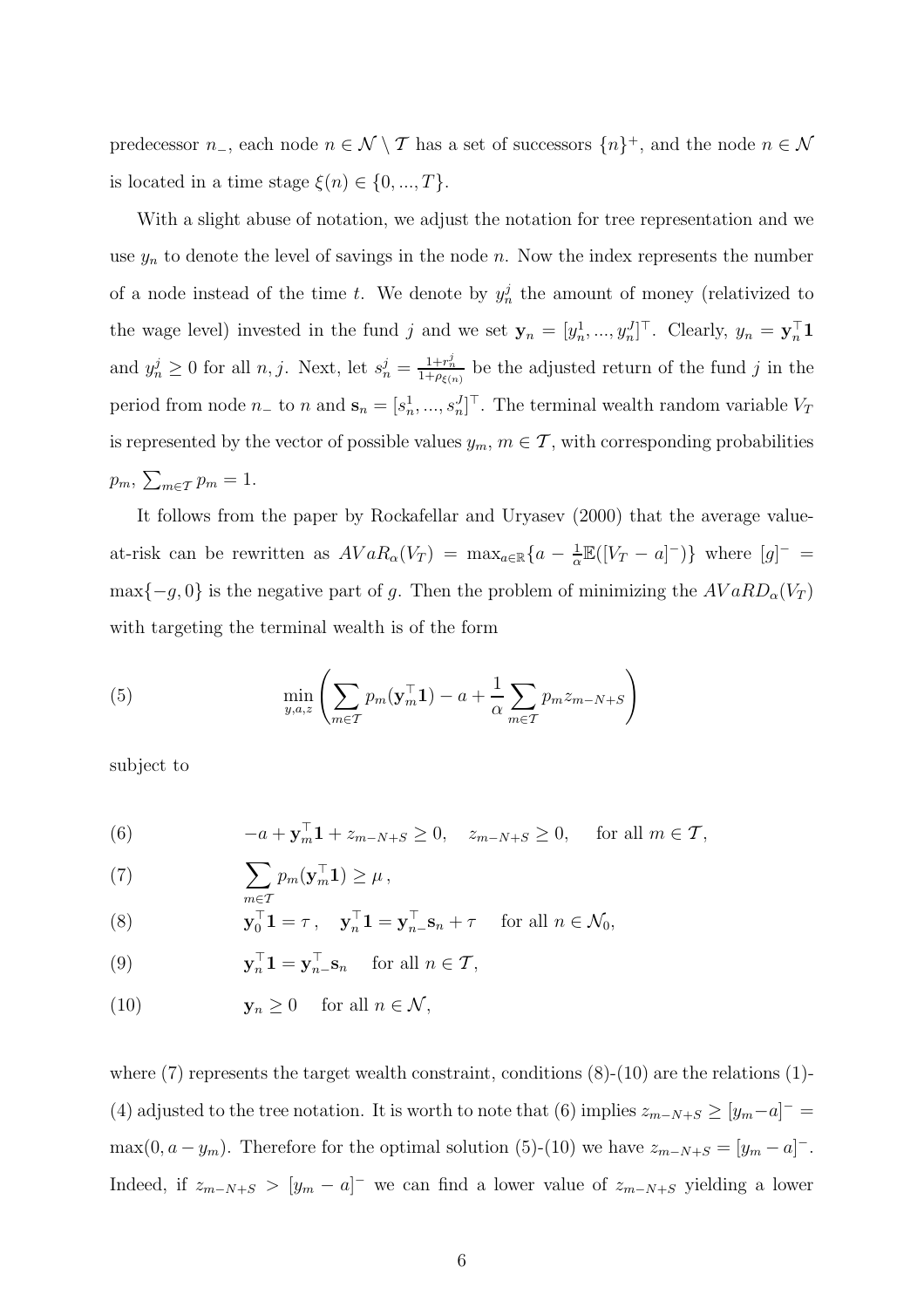value of the objective function. Therefore a solution  $y$  to  $(5)-(10)$  is an AVaRD minimizer subject to  $(6)-(10)$ .

Problem (5)-(10) can be represented in a form of a linear program:

$$
\min_{\mathbf{x}=(a,\mathbf{z},\mathbf{y})} \mathbf{c}^{\top} \mathbf{x} \quad \text{subject to}
$$
\n
$$
\mathbf{A}_{ineq} \mathbf{x} \leq \mathbf{b}_{ineq}, \quad \mathbf{A}_{eq} \mathbf{x} = \mathbf{b}_{eq}
$$
\n
$$
\mathbf{y}_n \geq 0, z_m \geq 0 \quad \text{for all } n \in \mathcal{N}, m \in \{1, ..., S\}.
$$

The vector of variables **x** has the length  $vars = 1 + S + J(1 + N)$ . The matrix  $\mathbf{A}_{ineq}$  is of type  $(1 + S) \times vars$  and it is a sparse matrix with  $(2J + 2)S$  nonzero elements. The  $(1+N) \times vars$  matrix  $\mathbf{A}_{eq}$  has  $(1+2N)J$  nonzero elements.

## 2 Intermediate risk

Pension saving is a long-term investment where the terminal level of the savings is a main subject of pensioner's interest. However, in the case of saver's early death, the saved money becomes the subject of heritage and therefore it is reasonable to be also interested in the intermediate level of saver's assets rather than optimize the terminal wealth only.

The notation  $y_{\{n\}^+}$  stands for the set  $\{y_k, k \in \{n\}^+\}$  of vectors of wealth in nodes from the first to the last successor of  $n \in \mathcal{N} \setminus \mathcal{T}$ . According to Pflug (2006), a multi-period (dynamic) average value-at-risk deviation is defined as the sum of the conditional  $AVaRD$ measures in nodes  $n \in \mathcal{N} \setminus \mathcal{T}$ , i.e.  $\sum_{n \in \mathcal{N} \setminus \mathcal{T}} AVaRD_{\alpha}(y_{\{n\}+})$ . Each of the summands in this expression is calculated using conditional probabilities  $pc(k) = p(k)/\sum_{l \in \{n\}^+} p(l)$  where  $k \in \{n\}^+, n \in \mathcal{N} \setminus \mathcal{T}$ . Hence, we minimize the term  $\sum_{n \in \mathcal{N} \setminus \mathcal{T}} (\mathbb{E}(\mathbf{y}|n) - AVaR_\alpha(\mathbf{y}_{\{n\}^+}))$ . The term  $\mathbb{E}(\mathbf{y}|n)$  denotes the conditional mean in node n, i.e. the conditional mean of wealth in its successors  $\{n\}^+$ . The problem of minimizing the multi-period risk measured by the dynamic average value-at-risk deviation is of the form

(12) 
$$
\min_{a,z,y} \sum_{n \in \mathcal{N}\setminus\mathcal{T}} \left( \sum_{k \in \{n\}^+} \left( pc(k) \mathbf{y}_k^\top \mathbf{1} \right) - a_n + \frac{1}{\alpha} \sum_{k \in \{n\}^+} pc(k) z_{kn} \right)
$$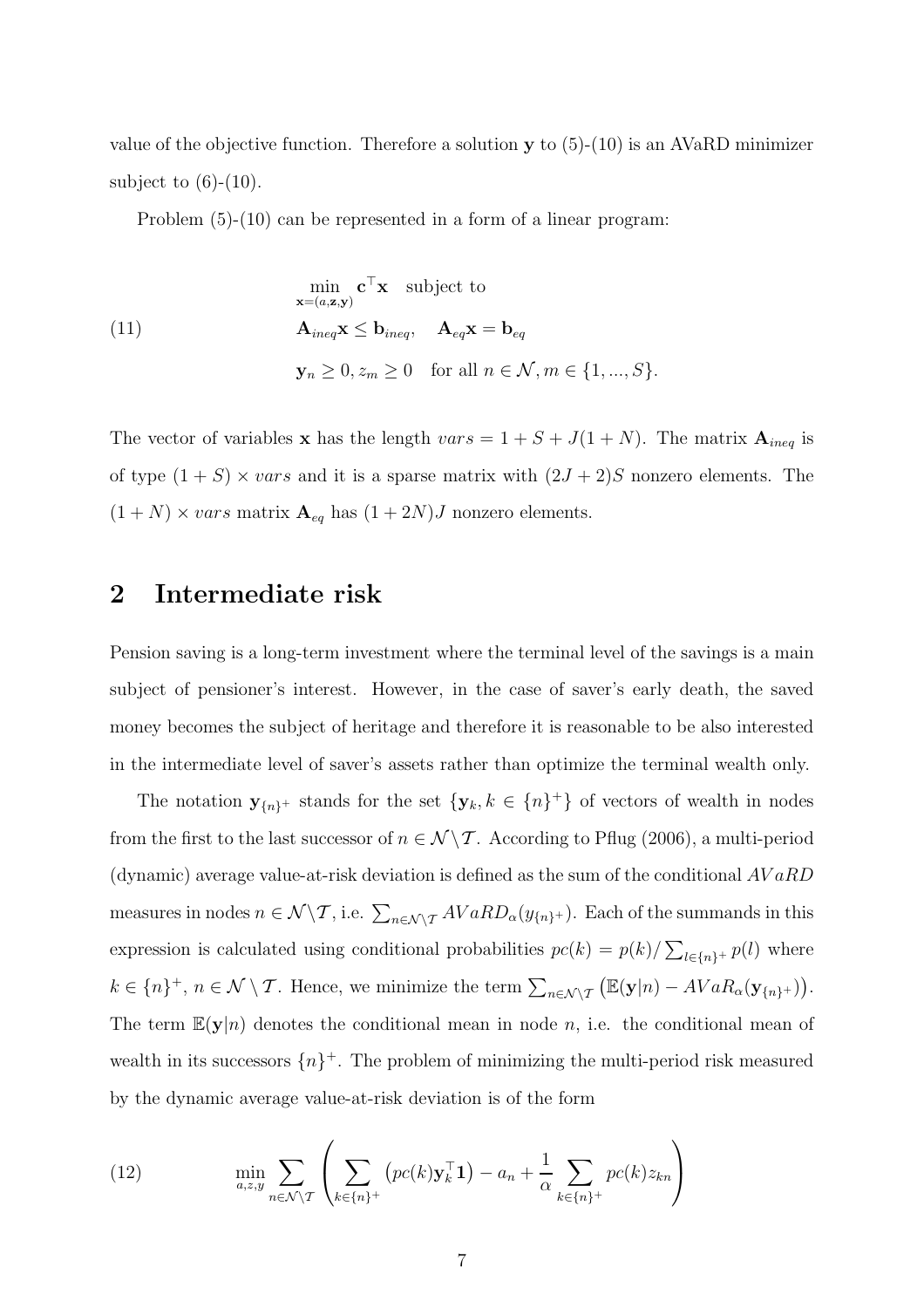subject to

(13) 
$$
-a_n + \mathbf{y}_k^{\top} \mathbf{1} + z_{kn} \geq 0, \quad z_{kn} \geq 0, \quad \text{for all } k \in \{n\}^+, n \in \mathcal{N} \setminus \mathcal{T},
$$

(14) 
$$
\sum_{m \in \mathcal{N}} p_m \mathbf{y}_m^{\top} \mathbf{1} \geq \mu,
$$

(15) 
$$
\mathbf{y}_0^{\top} \mathbf{1} = \tau, \quad \mathbf{y}_n^{\top} \mathbf{1} = \mathbf{y}_{n}^{\top} \mathbf{s}_n + \tau \quad \text{for all } n \in \mathcal{N}_0,
$$

(16) 
$$
\mathbf{y}_n^{\top} \mathbf{1} = \mathbf{y}_{n-}^{\top} \mathbf{s}_n \quad \text{for all } n \in \mathcal{T},
$$

(17) 
$$
\mathbf{y}_n \geq 0
$$
 for all  $n \in \mathcal{N}$ .

Similarly to  $(5)-(10)$ , it can be easily shown that the solution to  $(12)-(17)$  minimizes the dynamic AVaRD risk measure.

The above optimization problem can be represented as a linear program having the matrix form (11) with vector of variables **x** of length  $vars = 1 + N - S + N + 3*(1 + N)$ . Both matrices  $A_{ineq}$  and  $A_{eq}$  have a sparse structure with size  $(1 + N) \times vars$  and they have  $JS + (J + 2)N$  resp.  $(1 + 2N)J$  nonzero elements.

## 2.1 A nonlinear constraint

A typical active life-span of a future pensioner is 40 years. Since the complexity of a tree with 40 periods makes it computationally hard to handle (hardware limits), we reduce the dimesion of the problem assuming the saver makes the decision only in years  $t_0 = 0, t_1, ..., t_{\widetilde{T}},$  represented by the tree stages  $0, 1, ..., \widetilde{T}.$ 

Let  $l_k$  denote the length of the period  $[t_{k-1}, t_k], k \in \{1, ..., \tilde{T}\}$ . The basic problems (5)-(10), (12)-(17) are good models if  $l_k = 1$  for all k. However, savings are appreciated  $l_k$ -times during the period  $[t_{k-1}, t_k]$ . Furthermore, they are  $l_k$ -times credited by contribution  $\tau$  (see Figure 1) that are each time allocated into funds j so that funds' weights keep constant at least till time  $t_k$ : if  $\tau_n = [\tau_n^1, ..., \tau_n^J]^\top$  is the vector of yearly contributions transferred to funds during the period  $[t_{\xi(n)}, t_{\xi(n)+1}]$ , from the node *n* to any of its successors from the set  $\{n\}^+, n \in \mathcal{N} \setminus \mathcal{T}$ , then

(18) 
$$
\frac{\tau_n^j}{\tau} = \frac{y_n^j}{\mathbf{y}_n^{\top} \mathbf{1}}
$$

.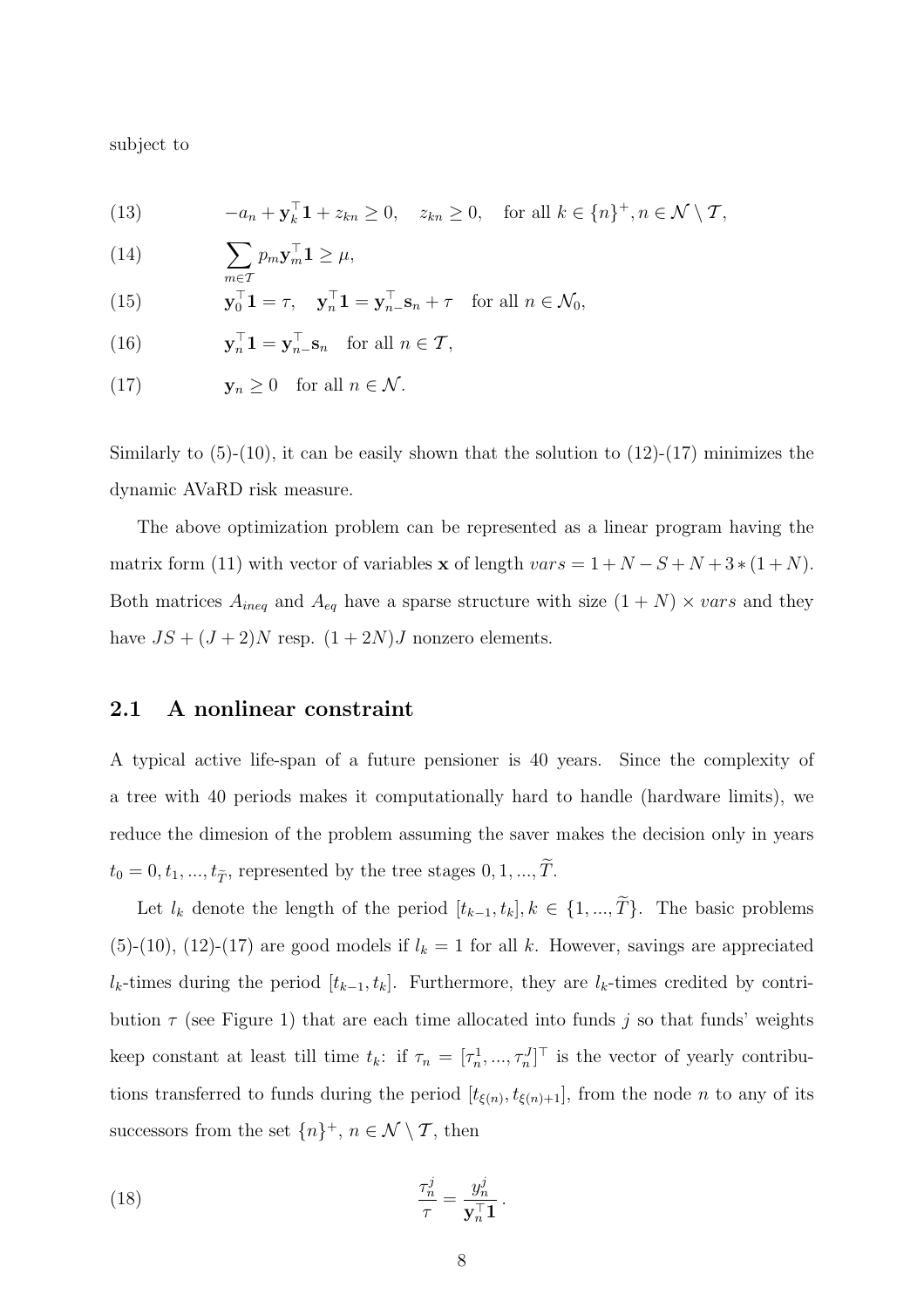Of course,  $\tau = \tau_n^{\top} \mathbf{1}$  for all  $n \in \mathcal{N} \setminus \mathcal{T}$ . Problems (5)-(10), (12)-(17) have to be modified in constraints  $(8)$ ,  $(15)$ , concerning the appreciation of the wealth in nonterminal stages:

(19) 
$$
\mathbf{y}_n^\top \mathbf{1} = \mathbf{y}_{n_-}^\top \mathbf{s}_n + \tau_{n_-}^\top \sum_{i=0}^{l_{\xi(n)}-1} (\mathbf{s}_n)^{i/l_{\xi(n)}} \text{ for all } n \in \mathcal{N}_0.
$$

The power  $({\bf s}_n)^{i/l_{\xi(n)}}$  of the vector of yearly adjusted returns is meant componentwise, i.e.  $(\mathbf{s}_n)^{i/l_{\xi(n)}} = [(s_n^1)^{i/l_{\xi(n)}}, ..., (s_n^J)^{i/l_{\xi(n)}}]^\top$ . Constraint (19) makes the modified problems  $(5)-(10)$ ,  $(12)-(17)$  nonlinear.

## 3 Numerical implementation

In this section we implement  $(5)-(10)$  and  $(12)-(17)$  for the case of the Slovak pension system with three funds. In order to overcome the nonlinearity comprised in constraint (19) we use an iterative algorithm for solving the problems. We discuss the data used for computation and describe generation of the scenario tree. We implement this problem in MATLAB and we use the built-in linprog function for calculating the linear optimization problem.

## 3.1 An iterative algorithm

In Section 2.1 we showed that there is a nonlinear constraint in implementation of the problems  $(5)-(10)$  resp.  $(12)-(17)$ . We overcome the problem with the nonlinearity by linearization of the problem using the following iterative algorithm:

- 1. fix  $\tau_n^j = \tau / J$  (the starting point) for all  $n \in \mathcal{N} \setminus \mathcal{T}, j \in \{1, ..., J\};$
- 2. solve the linear problem  $(5)-(10)$  resp.  $(12)-(17)$ , with constraint  $(8)$  resp.  $(15)$ , modified to (19) with fixed parameters  $\tau_n^j$ ;
- 3. obtain optimal  $y_n^j$  for all  $n, j$ . Compute new  $\tau_n^j$  for all  $n, j$  by (18);
- 4. repeat steps 2, 3, 4, until defined accuracy is achieved.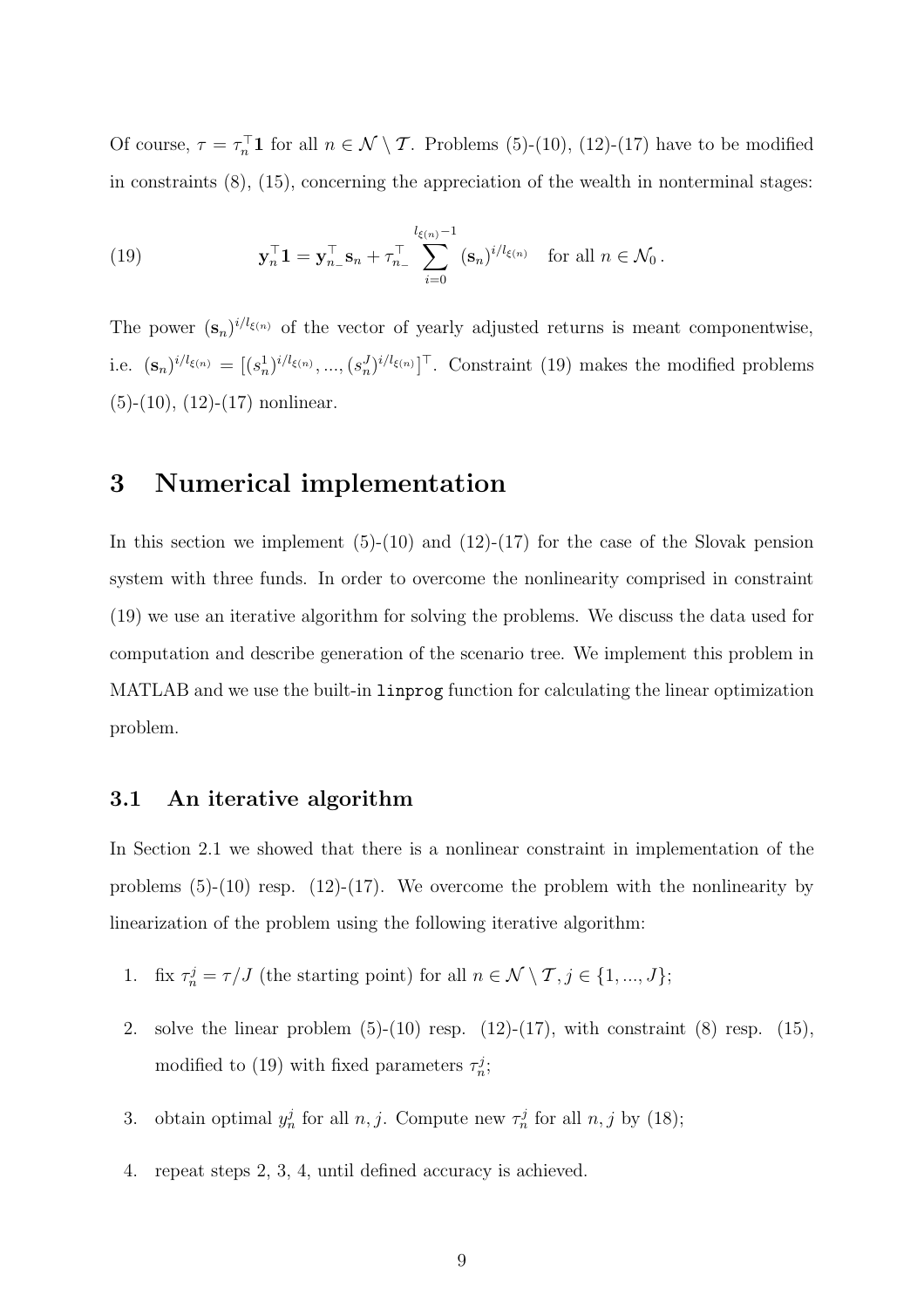As a stopping criterion we take a value of the difference between optimal values of the objective function in two consecutive iterations,  $\epsilon = |c^{\top}x - c^{\top}\tilde{x}|$ . Here c is the vector representing the linear objective function (different for each problem), x denotes the solution from the new iteration and  $\tilde{\mathbf{x}}$  the solution from the old one. In numerical experiments described in the next subsections, this iterative algorithm converges typically in five steps for the tolerance  $\epsilon = 0.001$ .

## 3.2 Data discussion

Table 1 explains the composition structure of the three funds of the Slovak pension system according to regulatory requirements. The funds differ mainly in proportions of high risk and low risk instruments (equity vs. fixed income). Table 2 contains historical returns and standard deviations for stocks represented by the S&P index and bonds represented by 10 years government bonds. The correlation coefficient of stock and bond returns calculated from historical data is  $corr = -0.1151$ . The data for the expected wage growth  $\varrho$  are shown in Table 3. The regular contribution to the account is set by the law at the level of  $\tau = 9\%$  of the gross salary.

Furthermore, we take into account additional regulatory restrictions on fund investments: 15 years prior to retirement it is not allowed to invest to the Growth fund, and the last 7 are reserved for Conservative fund only. Therefore we decided to assume 6 decision points and splitted the investment horizon into the following periods : years  $1 - 10, 11 - 18, 19 - 25, 26 - 29, 30 - 33, 33 - 40$ , with lengths  $[l_1, ..., l_6] = [10, 8, 7, 4, 4, 7]$ . The closer the end of saving horizon the more money is accumulated, thus higher risk exposure faced, hence more frequent the balancing decision. The saver makes his/her decision at the beginning of each period and it is kept for the rest of it. For the reason of regulatory restriction on the last 7 years of saving, the last period can be omitted from the optimization. We implement the regulatory restrictions for periods 4 and 5 by adding a simple constraint  $y_n^1 = 0$  (no Growth fund is allowed) for all nodes n belonging to the corresponding time stages to problem  $(5)-(10)$  resp.  $(12)-(17)$ .

Since we consider only the first 33 years of saving in the optimization, we set  $\widetilde{T}=5,$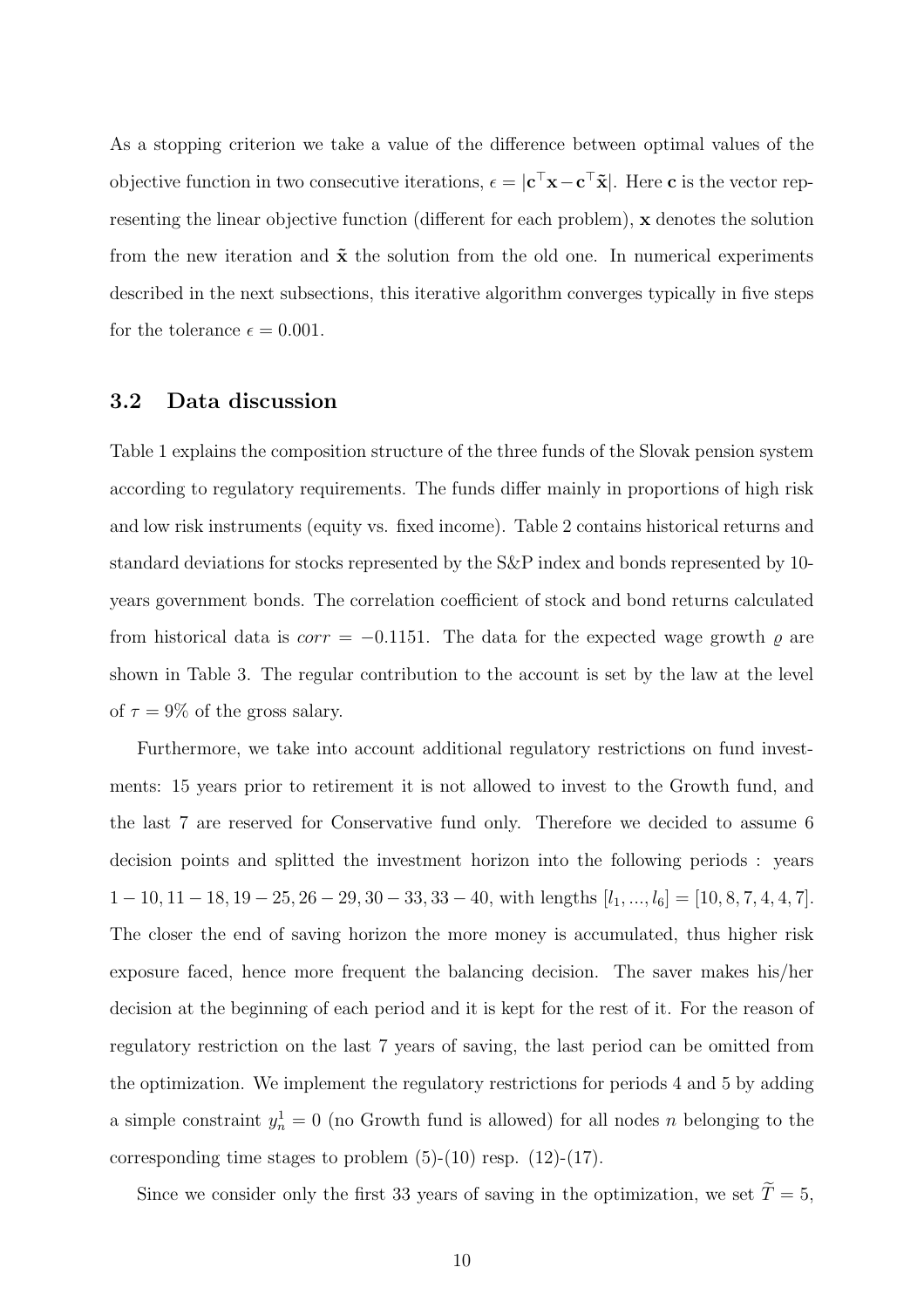and consider  $\mu = 4, 4.5,$  and 5 to be our target wealth at the end of the year 33. The wealth at the time of retirement is then calculated as the wealth at year 33 adjusted for the bond return and contributions in the last period. The value-at-risk confidence level is considered to be  $\alpha = 0.05$ .

#### 3.3 Scenario tree generation

The values in the tree nodes  $n \in \mathcal{N} \setminus \{0\}$  are triple vectors  $[s_n^1, s_n^2, s_n^3]$  representing the adjusted fund returns during the period  $[t_{\xi(n)-1}, t_{\xi(n)}]$  from node  $n_-$  to n, used in appreciation relations for  $y_n$ . Since the periods represent several years, the triples  $[s_n^1, s_n^2, s_n^3]$  are the returns for the whole period of length  $l_{\xi(n)}$ , not for one year only. The yearly returns needed in (19) for the appreciation of  $\tau_{n_{-}}$  are then obtained simply as the  $l_{\xi(n)} - th$  root of the components of  $[s_n^1, s_n^2, s_n^3]$ .

Values of  $s_n^j$  are calculated using their definitions as described in Section 1.3 where the denominator is modified to  $1 + \rho_n^{avg}$  in order to represent the average wage growth during the period, i.e.  $s_n^j = \frac{1+r_n^j}{(1+a^{avg})^j}$  $\frac{1+r_n^2}{(1+\rho_n^{avg})^l \xi(n)}$  where  $\rho_n^{avg} = \mathbb{E}([\rho_{l_{\xi(n)-1}+1},...,\rho_{l_{\xi}(n)}]).$  Here the fund returns  $r_n^j$  for the period  $[t_{\xi(n)-1}, t_{\xi(n)}]$  from node  $n_-$  to n are calculated from scenarios of stock and bond returns  $r_n^{(s)}$  and  $r_n^{(b)}$  for the given period and using the corresponding weights given in Table 1, i.e.  $r_n^1 = 0.8r_n^{(s)} + 0.2r_n^{(b)}, r_n^2 = 0.5r_n^{(s)} + 0.5r_n^{(b)}, r_n^1 = r_n^{(b)}$ . Hence, scenarios of  $s_n^j$  are determined by scenarios for the corresponding stock and bond returns.

We assume the log of stock and bond prices follow a bivariate Brownian motion and their returns are correlated with the correlation coefficient corr (see Tab.2). For the purpose of performing simulations and generating scenarios, we discretize the components of the bivariate Brownian motion using a 3-point discretization.

In this way, we obtain  $K_s = 3$  scenarios for stock returns and  $K_b = 3$  scenarios for bond returns. Combinations of them determine fund returns  $r_f^j$  $\binom{J}{n+1}$  and thereby also values  $s^j_{\ell}$  $K_{n+1}$  in the  $K_s * K_b = 9$  successors of each node  $n \in \mathcal{N} \setminus \mathcal{T}$ .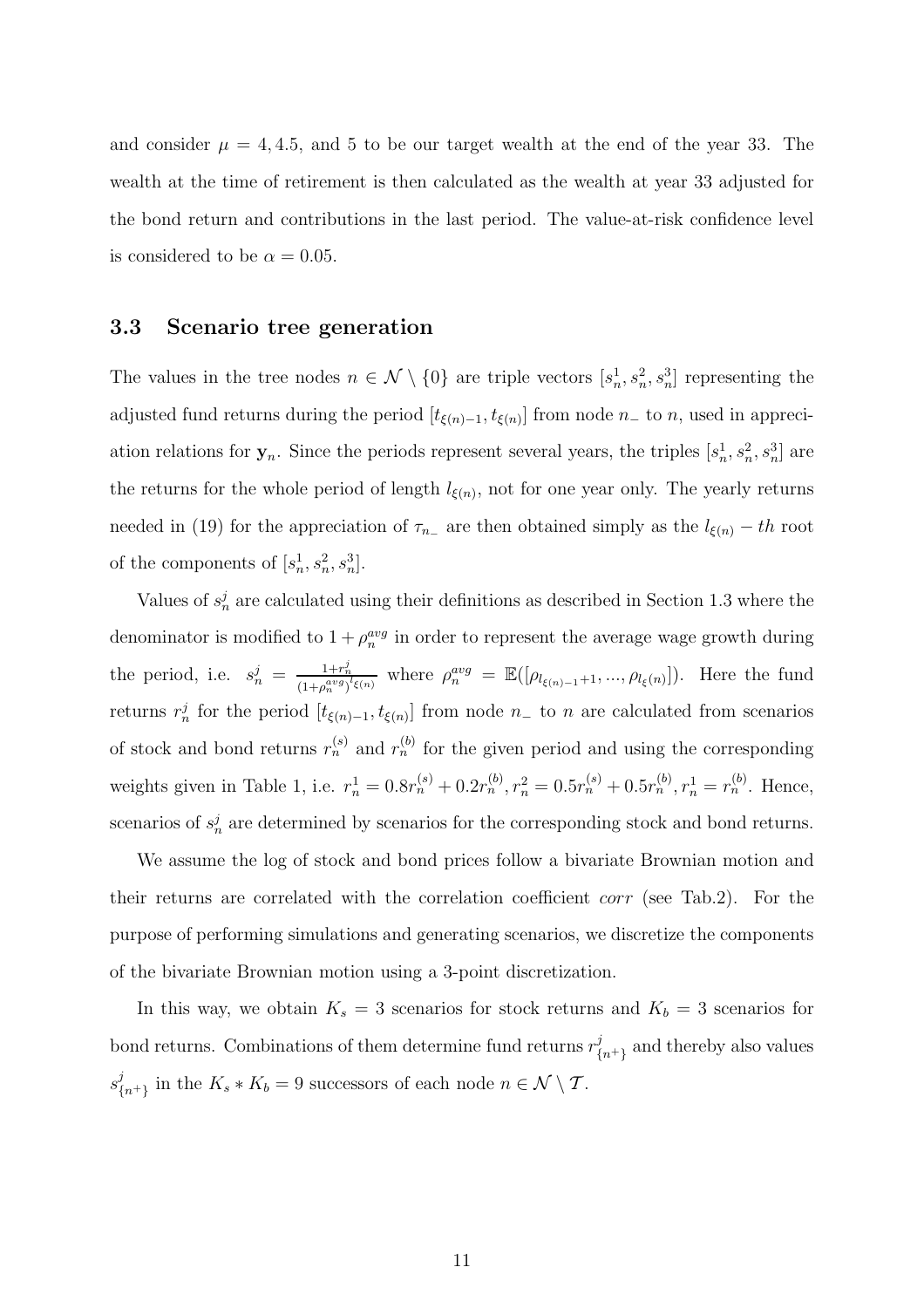## 4 Results

The output of our program is the triple set of values  $y_n = [y_n^1, y_n^2, y_n^3]^\top$  for nodes  $n \in$ N. These values are then recalculated to corresponding weights  $w_n^j = y_n^j / \sum_{i=1}^3 y_n^i$ ,  $j \in$  $\{1, 2, 3\}$ , for each nonterminal node  $n \in \mathcal{N} \backslash \mathcal{T}$  (there is no need to know the weights in the terminal time stage, because the savings are not distributed to different funds anymore). The results are in the form of a matrix of size 3 funds times the number of nonterminal nodes including root.

Since the number of nonterminal nodes  $n \in \mathcal{N} \setminus \mathcal{T}$  is of the order 10<sup>3</sup>, we prefer a graphical representation of the results. Figure 2 shows the averaged weights of the pension fund portfolio during the time. Averaging takes place over all nodes in the same stage; the weights are the node probabilities. One can observe that the first fund has a decreasing character in time whereas there is an evidence of the increasing weight of the less risky fund, the Conservative one. This is in accordance with intuitive perception as the higher amount of money is more sensitive to changes in the fund returns and a risk averse investor tends to lower the risk exposure in later times. This is also in accordance with the results in the paper by Kilianová, Melicherčík and Ševčovič (2006). One can also observe increasing share of the risky fund if the target wealth level  $\mu$  is increased. Figure 3 shows the decreasing trend of the total share of stocks in the portfolio consisting of the three funds, for target wealth  $\mu = 4.5$  and the static average value-at-risk risk measure.

Table 4 shows the resulting risk profile of the particular experiment. The results confirm the natural expectation that a higher return is accompanied by a higher risk. The difference between the results of minimizing the static and the dynamic risk measure is supported by observation that in the second case there is a stronger motivation to allocate the money into the most secure fund as soon as possible. This is explained by the fact that, in this case, the risk in all time stages is accounted for. Thus a higher portion of the savings is pushed to less risky strategy.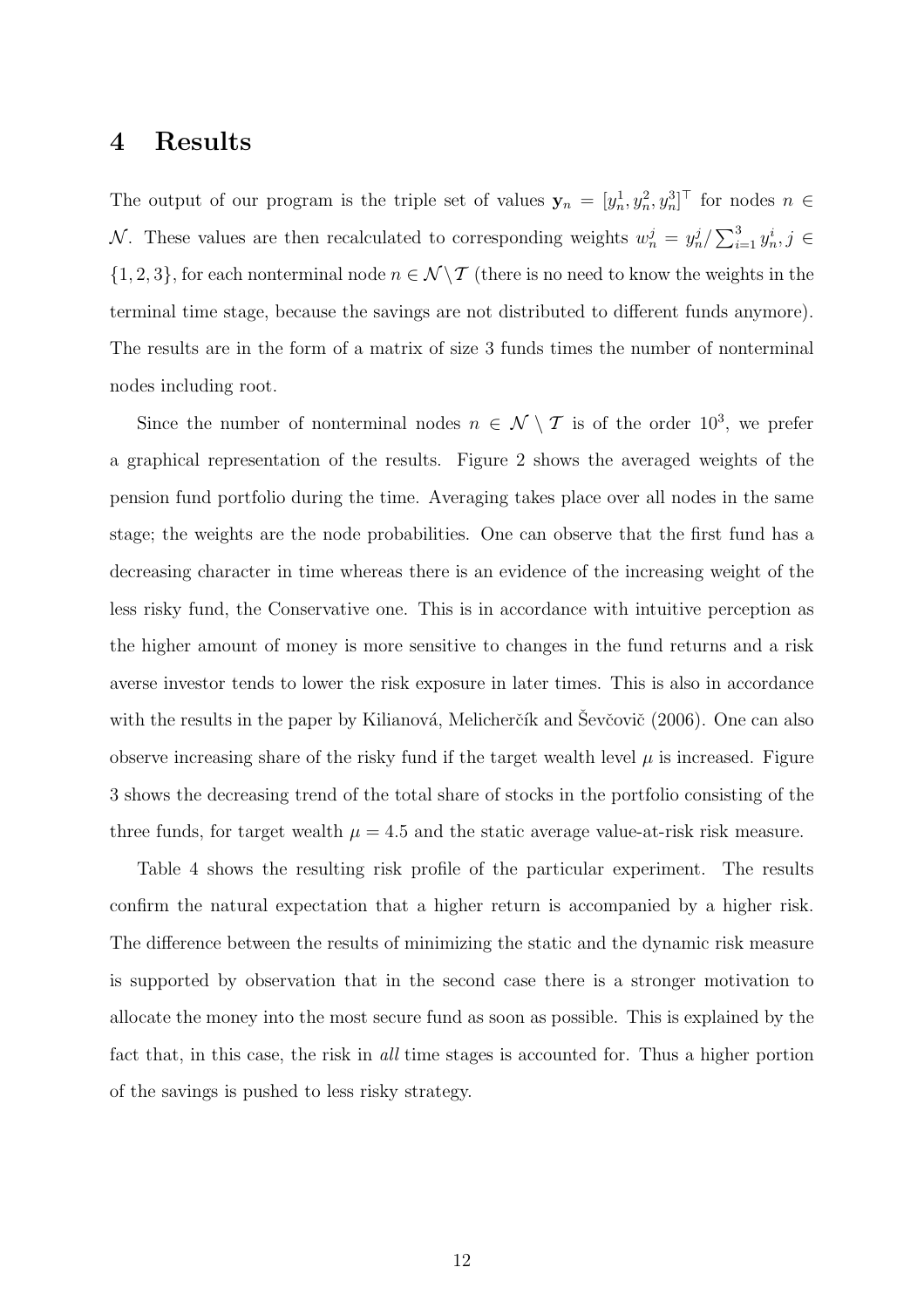# 5 Conclusions

The goal of this paper was to apply the risk measures concept to the pension saving problem. We have presented a model for determining optimal balancing strategies between pension funds with different risk profiles. We showed that the problem of pension saving leads to a linear optimization program when minimizing the average value-at-risk deviation, in both a static and a dynamic case. We presented results for the Slovak pension system. Experimentally they confirmed the generally observed trend of investing from the most risky fund in the first years to less risky funds later, which was confirmed also in a recent paper based on utility approach. This trend is also in accord with intuition and to the governmental restrictions.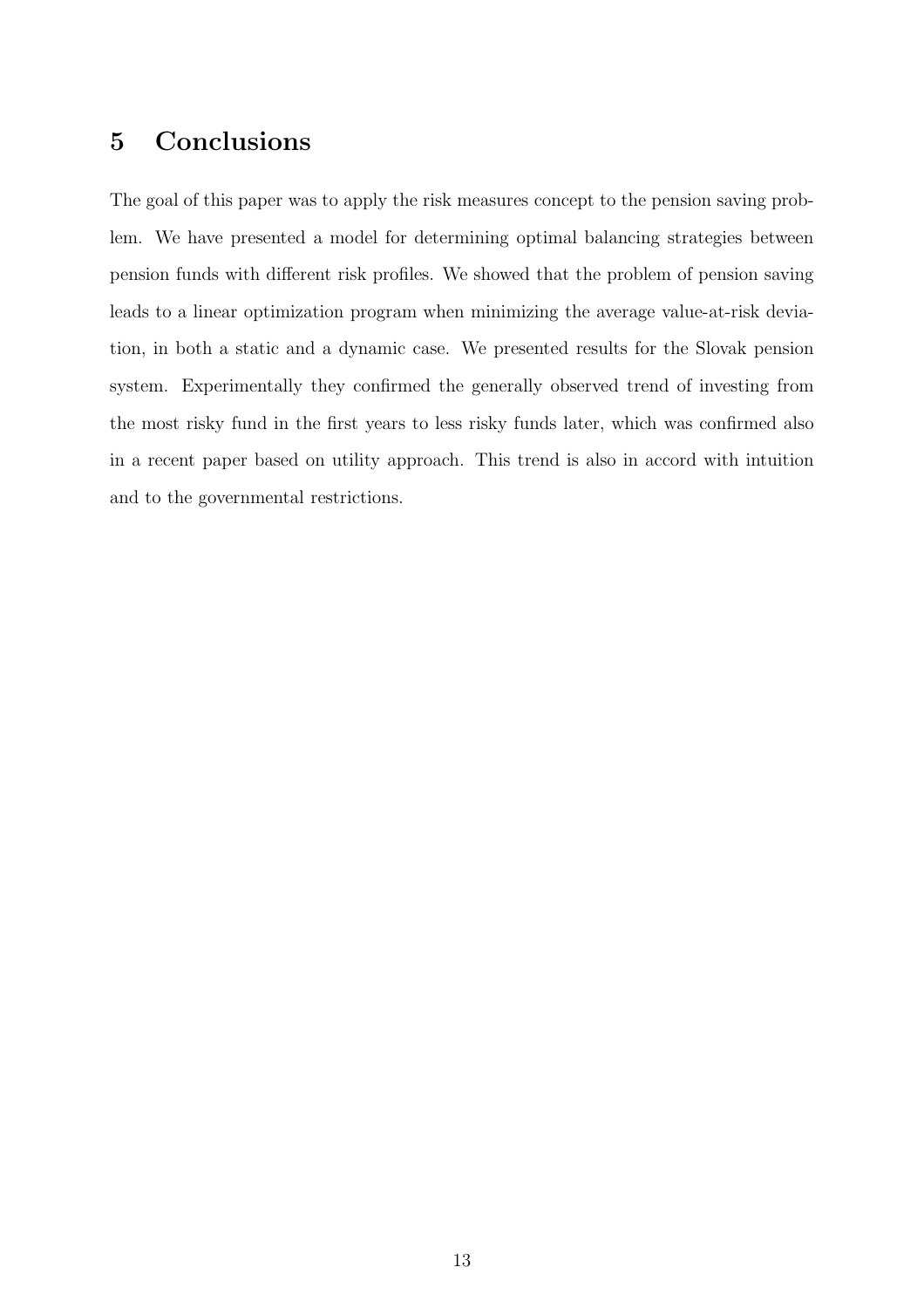# 6 Tables

| Fund                                 | Stocks       | Bonds and money              |  |  |
|--------------------------------------|--------------|------------------------------|--|--|
| type                                 |              | market instruments           |  |  |
| Growth Fund $(1)$                    |              | up to $80\%$ at least $20\%$ |  |  |
| Balanced Fund (2)                    | up to $50\%$ | at least 50\%                |  |  |
| Conservative Fund $(3)$    no stocks |              | $100\%$                      |  |  |

Table 1: Limits for investment for the pension funds in Slovak Republic.

|       | Return | - StDev |
|-------|--------|---------|
|       | 0.1028 | 0.1690  |
| bonds | 0.0516 | 0.0082  |

Table 2: Historical return and its standard deviation for the S&P index and 10-years government bonds (Jan 1996 - June 2002). The correlation coefficient between stock and bond returns is −0.1151.

| Period                     | 2006-08 | $2009-14$   $2015-21$ |       | $\mid$ 2022-24 | 2025-50 |
|----------------------------|---------|-----------------------|-------|----------------|---------|
| wage growth $(1 + \rho_t)$ | 1.075   | 1.070                 | 1.065 | 1.060          | .050    |

Table 3: The expected wage growth in Slovak Republic. Source: Slovak Savings Bank (SLSP).

| obj. function |        | $\mu_{33} = 4$ $\mu_{33} = 4.5$ $\mu_{33} = 5$ |        |
|---------------|--------|------------------------------------------------|--------|
| static AVaRD  | 1.5246 | 2.1063                                         | 2.8320 |
| dynamic AVaRD | 1.9995 | 2.5567                                         | 3 0593 |

Table 4: The  $AVaRD$  of the terminal wealth in year 33 after solving the problems (5)-(10) and (12)-(17) for different target wealth  $\mu$ .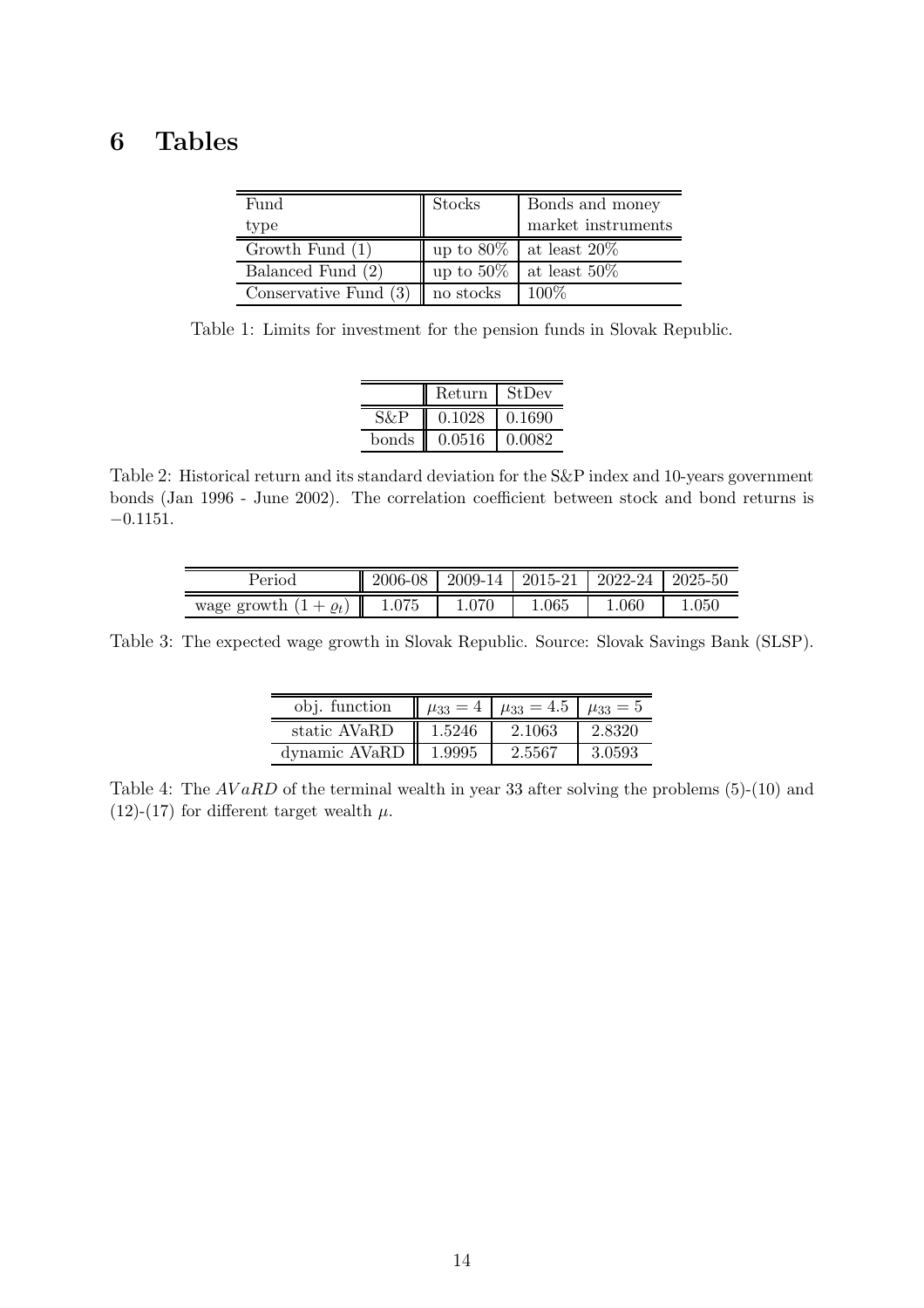# 7 Figures

Figure 1: Transfer of the regular contribution  $\tau$  in periods  $[t_{k-1}, t_k]$  with lengths  $l_k, k =$ 1, ..., T. For simplification of the illustration, the  $\tau$  contribution indexed is by the time t instead of the node n.



Figure 2: Averaged optimal weights of funds 1, 2, 3 for the one-period AVaRD (top) and the multi-period AVaRD (bottom), and for the target wealth (after 33 years)  $\mu = 4$  (left),  $\mu = 4.5$  (middle) and  $\mu = 5$  (right).



Figure 3: The decreasing trend of the portion of stocks in the portfolio, for static average value-at-risk and  $\mu = 4.5$ .